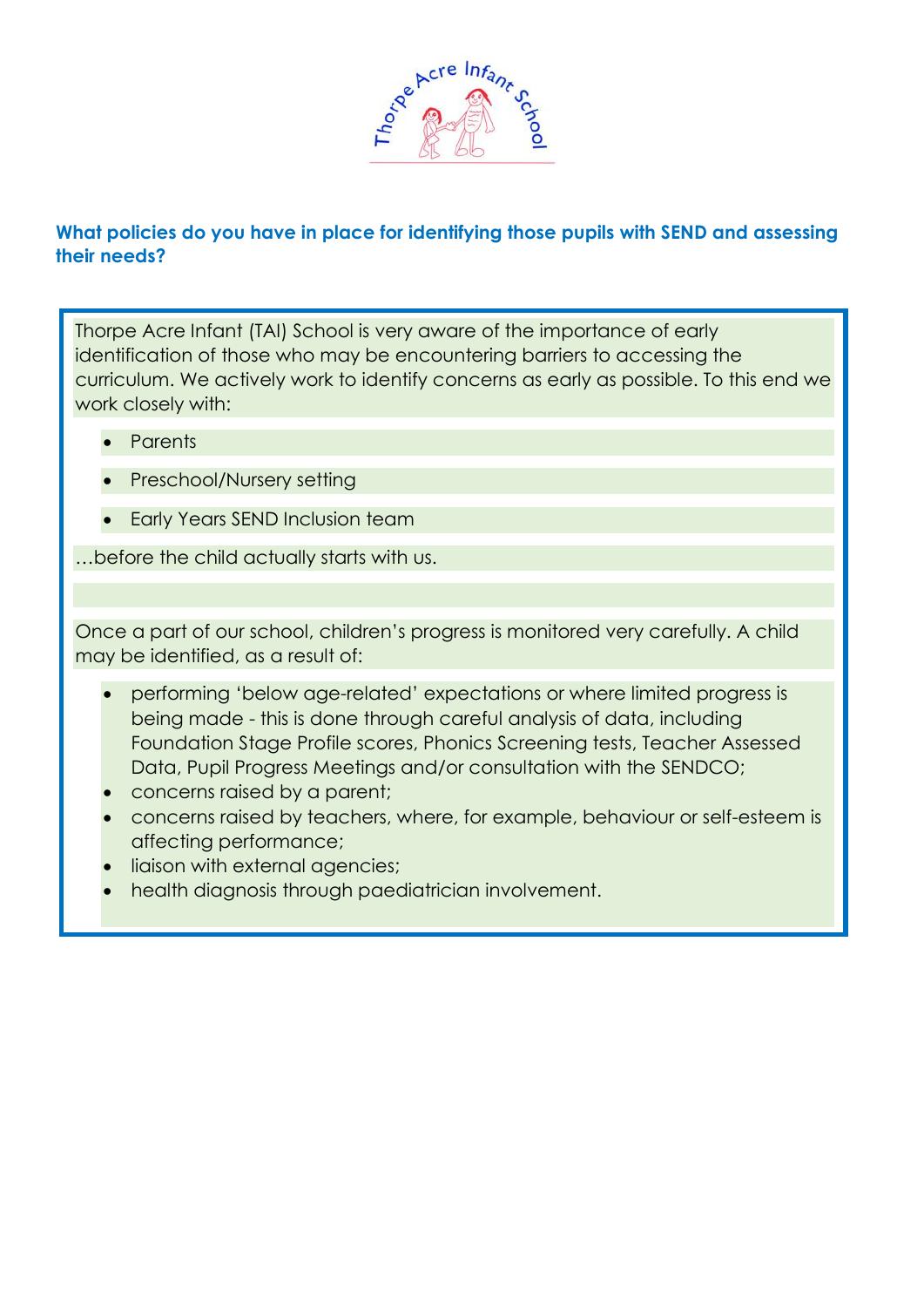Our SEND policy can be found on our website and details the four main areas of need, in accordance with the Government's SEND policy:

If your child has special educational needs, they may need extra help in a range of areas - for example:

- schoolwork reading, writing, number work or understanding information;
- expressing themselves or understanding what others are saying;
- making friends or relating to adults;
- personal organisation;
- a sensory or physical need(s) which may affect them in school.

More specifically, the *Special Educational Needs and Disabilities (SEND) Code of Practice,* sets out four main areas/ headings:

## • **Communication and Interaction**

### A child may…

- have speech sounds difficulties;
- find it difficult to communicate with others;
- have difficulty understanding others;
- have an autism spectrum disorder/condition (ASD/ASC)

## • **Cognition and Learning**

### A child may…

- learn at a slower pace than others of the same age;
- have a specific learning difficulty (SpLD), such as dyslexia, dyspraxia, dyscalculia.

## • **Social, emotional and mental health difficulties**

### Children may…

- show emotional difficulties such as withdrawn or challenging behaviour;
- have disorders, such as, attention deficit hyperactive disorder (ADHD) or an attachment disorder.

## • **Sensory and/or physical needs**

### This may include:

- visual impairment (VI)
- hearing impairment (HI)
- multi-sensory impairment (MSI)
- physical disability (PD)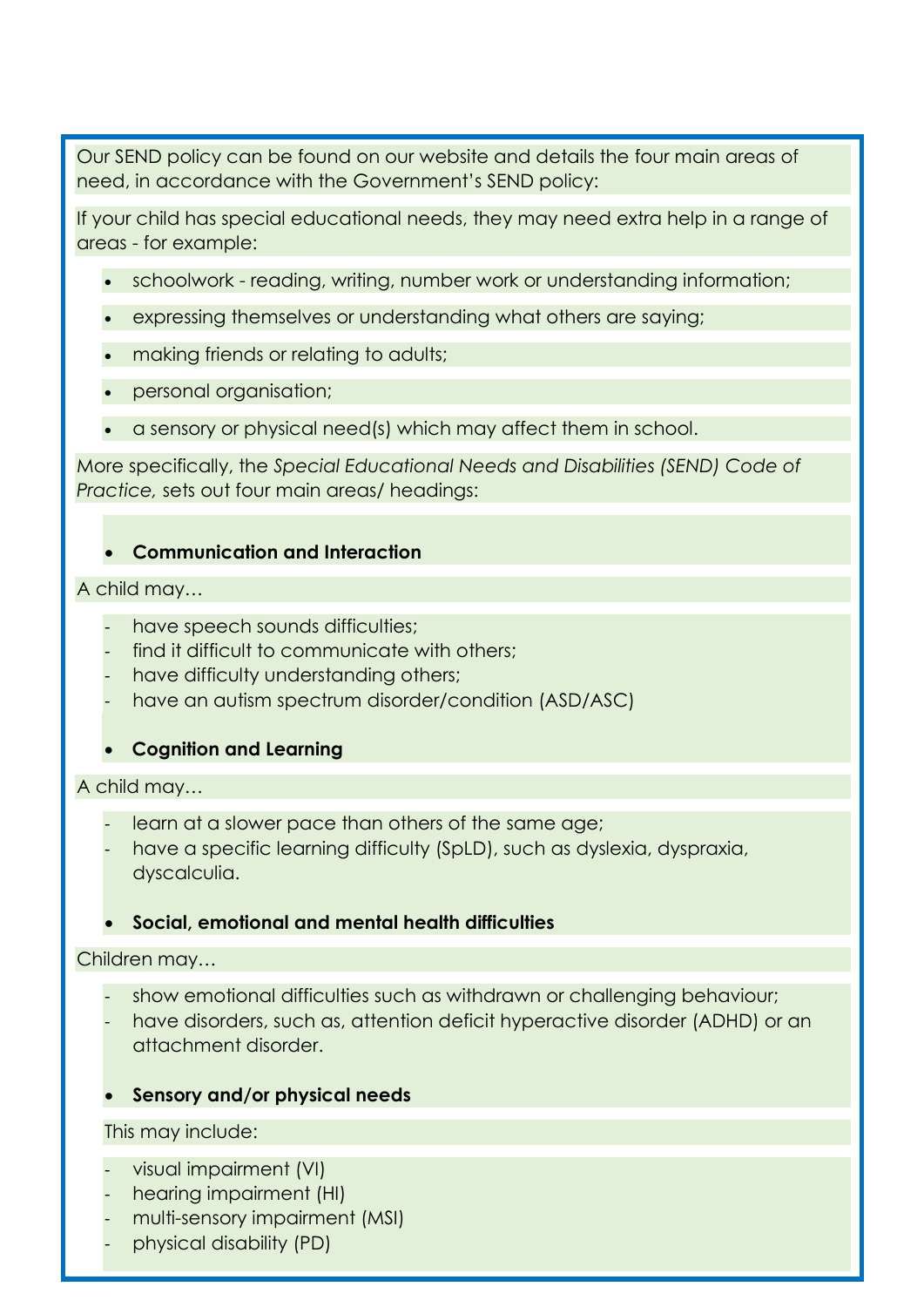School has a **Provision Map,** that maps provision based on the SEND cohort. It details the extra intervention programmes we are able to run.

A full copy of our **SEND Policy** can be accessed on the school website and a hard copy may be requested from the office, should you require it.

The **Medication policy** pertaining to 'Supporting pupils at school with Medical Conditions (DFE)', is also on our website. This provides details of how the school meets the need for effective support so that children with medical conditions or disabilities have full access to their education, (including school trips and physical education). With regards to the latter, reference to our **Accessibility Plan** may be of interest and help.

With a view to transition from Year 2, similar information - relating to the SEND offer and provision at our neighbouring Junior school - can be found on the Thorpe Acre Junior website.

Having shared any concern(s) verbally, and/or if mediation and communication between school and home breaks down, parents/carers may still wish to express a concern. In this instance, school's **Complaints Policy** can be sought on our website.

The school's record keeping is in line with the requirements of the updated General Data Protection Regulations 2018 (including compliance with the Data Protection Act 1998) and restricted access is employed as appropriate. Other relevant policies include, the **Behaviour Policy** and the **Anti-Bullying Policy.**

A copy of the Government's **Special Educational Needs and Disability Code of Practice** can be found at:

[https://www.gov.uk/government/uploads/system/uploads/attachment\\_data/file/3](https://www.gov.uk/government/uploads/system/uploads/attachment_data/file/398815/SEND_Code_of_Practice_January_2015.pdf) [98815/SEND\\_Code\\_of\\_Practice\\_January\\_2015.pdf](https://www.gov.uk/government/uploads/system/uploads/attachment_data/file/398815/SEND_Code_of_Practice_January_2015.pdf)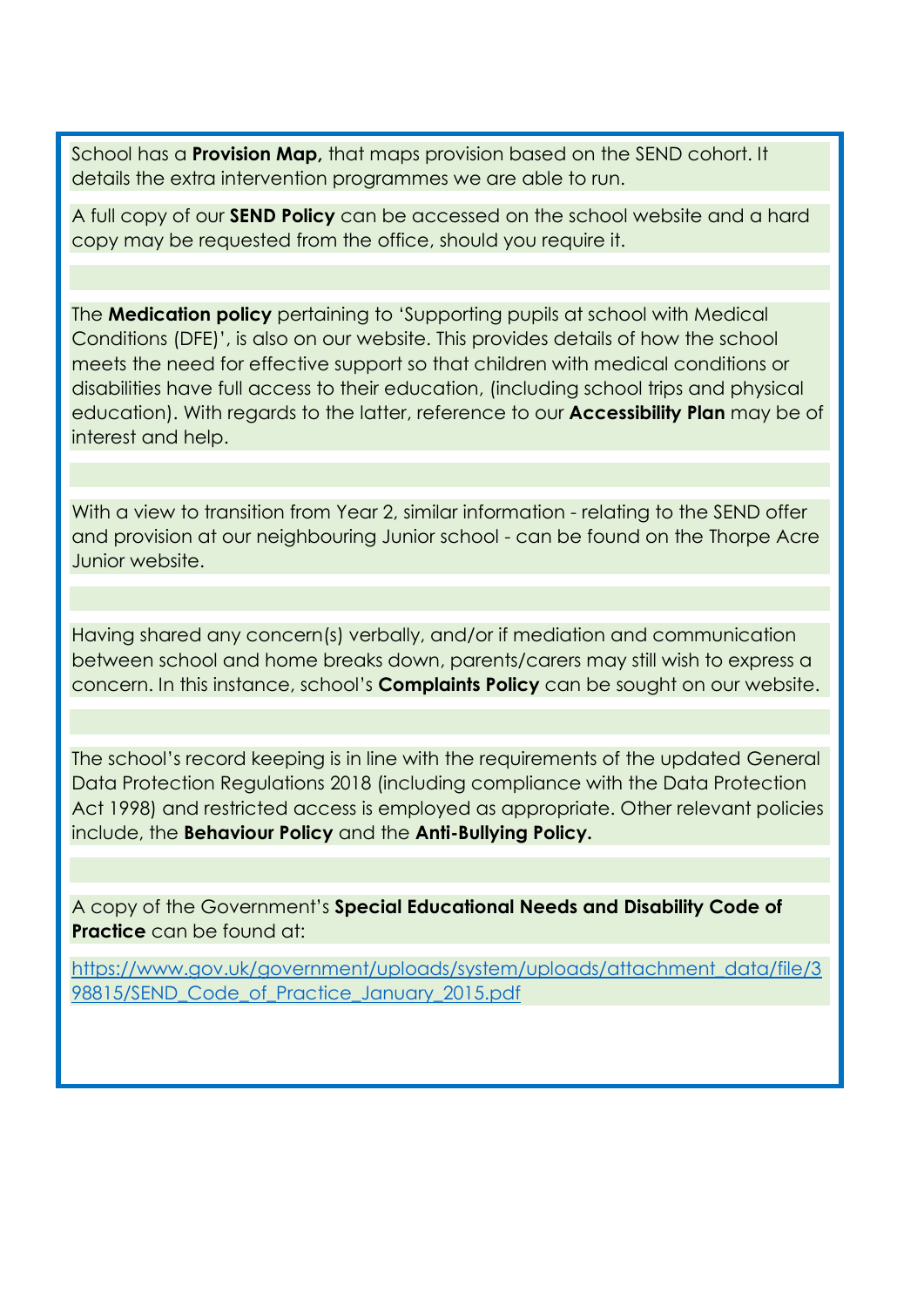**What are the arrangements for consulting parents/carers of SEND pupils about, and involving them in the education of their child? Please describe how you would support a parent/carer with a concern or a young person who was worried about their learning?**

Thorpe Acre works hard to develop effective home/ school partnership.

- Teachers encourage parents to let them know of any concerns or issues raised at home that may affect your child's wellbeing or learning in school. This way staff can support effectively within school.
- Open door policy. Teachers are happy to arrange a convenient time for you to meet with them for an informal chat, update or to share information.
- Official parents' evening appointments are extended for parents of children with SEND so that there is enough time to dedicate to informing parents about the progress their children are making in their intervention groups. The SENDCO is also included in these appointments.
- Parents are invited to attend meetings on the occasion of a relevant outside professional, such as the Educational Psychologist, reporting to school.
- Parents of children who have an EHCP are invited to review meetings conducted annually. They will be involved in discussing their child's progress and be involved in deciding the next steps.
- The school runs a range of workshops or 'drop in' or 'stay and play' sessions for parents throughout the school year. Details are advertised in the school newsletter and on our website. The sessions aim to provide useful opportunities for parents to learn more about how to support their children's learning. The school website can be found at [http://www.tais.leics.sch.uk](http://www.tais.leics.sch.uk/)
- Thorpe Acre Infant School, via the website, can provide a link to educational programmes. This is another method for parents to work with their child at home.
- If a parent has a question or concern and wishes to speak to Miss Bowman, the SENDCO please call the office and all phone calls will be returned. We offer 'drop in sessions' on Tuesday mornings between 9 am-10am, which is when Miss Bowman, the SENDCO, is specifically available to talk to any parents who may have concerns or questions.
- Parents of children in the Foundation Stage are kept up to date with their child's learning in school, through an online learning journey called 'Tapestry'. Parents can see what their children have been learning during the day and can also add information from home.

We are always looking at ways to improve accessibility and strengthen parent voice, if you have any suggestions of how we can help achieve this please let us know via email, phone, letter or make an appointment.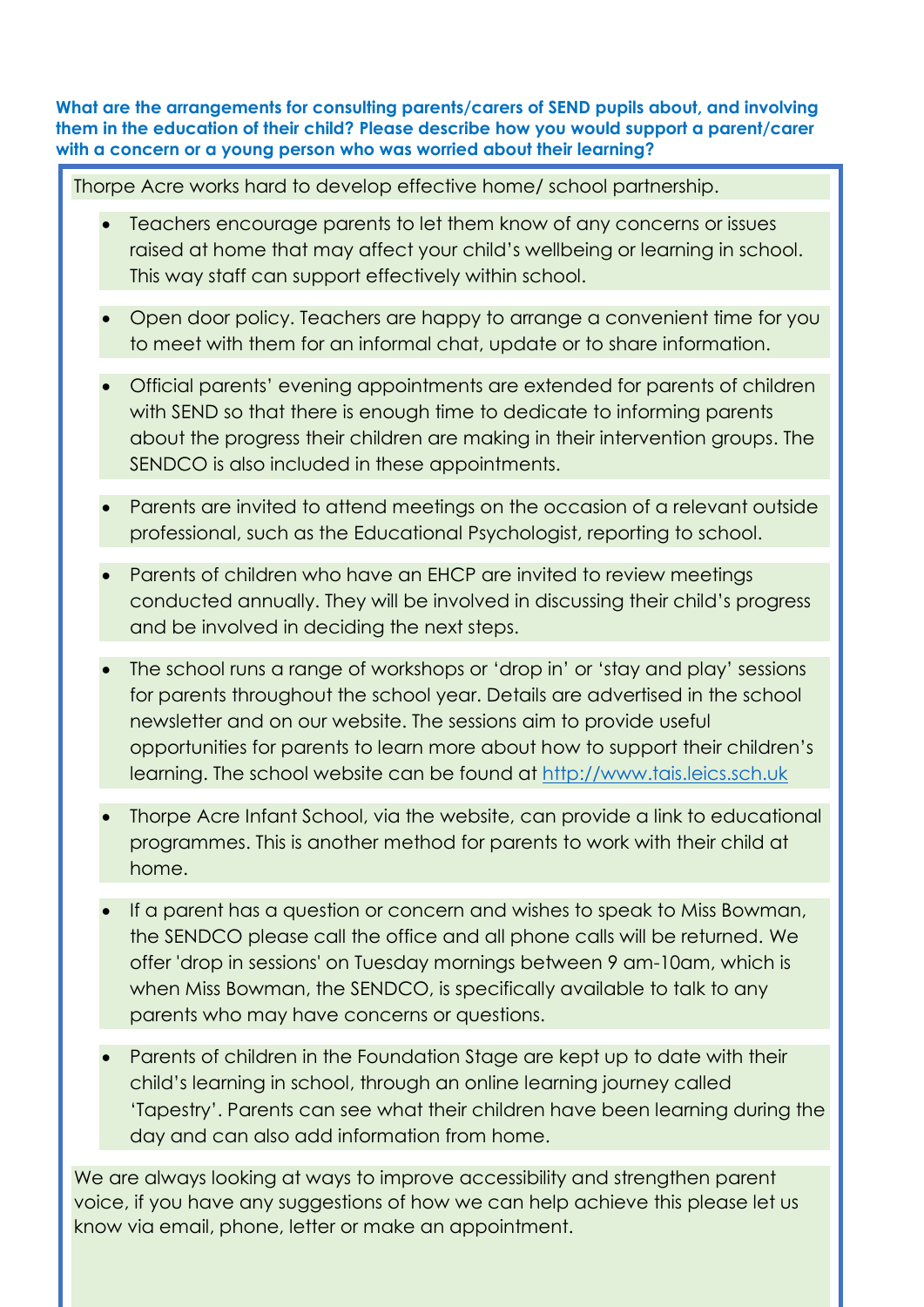## **What are the arrangements for consulting young people with Special Educational Needs or Disabilities about, and involving them in, their education?**

We have high expectations for all our children and want all pupils to aim high and achieve their full potential.

- Our school staff work very closely with SEND children and have quality sessions where children can express their thoughts and feelings about the work they are doing and anything that may concern them. The SENDCO is currently using a questionnaire to suit infant aged children to further develop inclusion of SEND children in their education.
- The children are involved in developing their own Pupil Profile and, where appropriate, are involved in identifying targets to work on.

Activities and school trips are available to all following a completed risk assessment. If additional support is needed then arrangements can be put in place for a LSA, parent or carer, in addition to the standard staff: pupil ratio. Where appropriate, a 'contract' may be entered into with the child, detailing expectations and appropriate responses (this would be visually supported).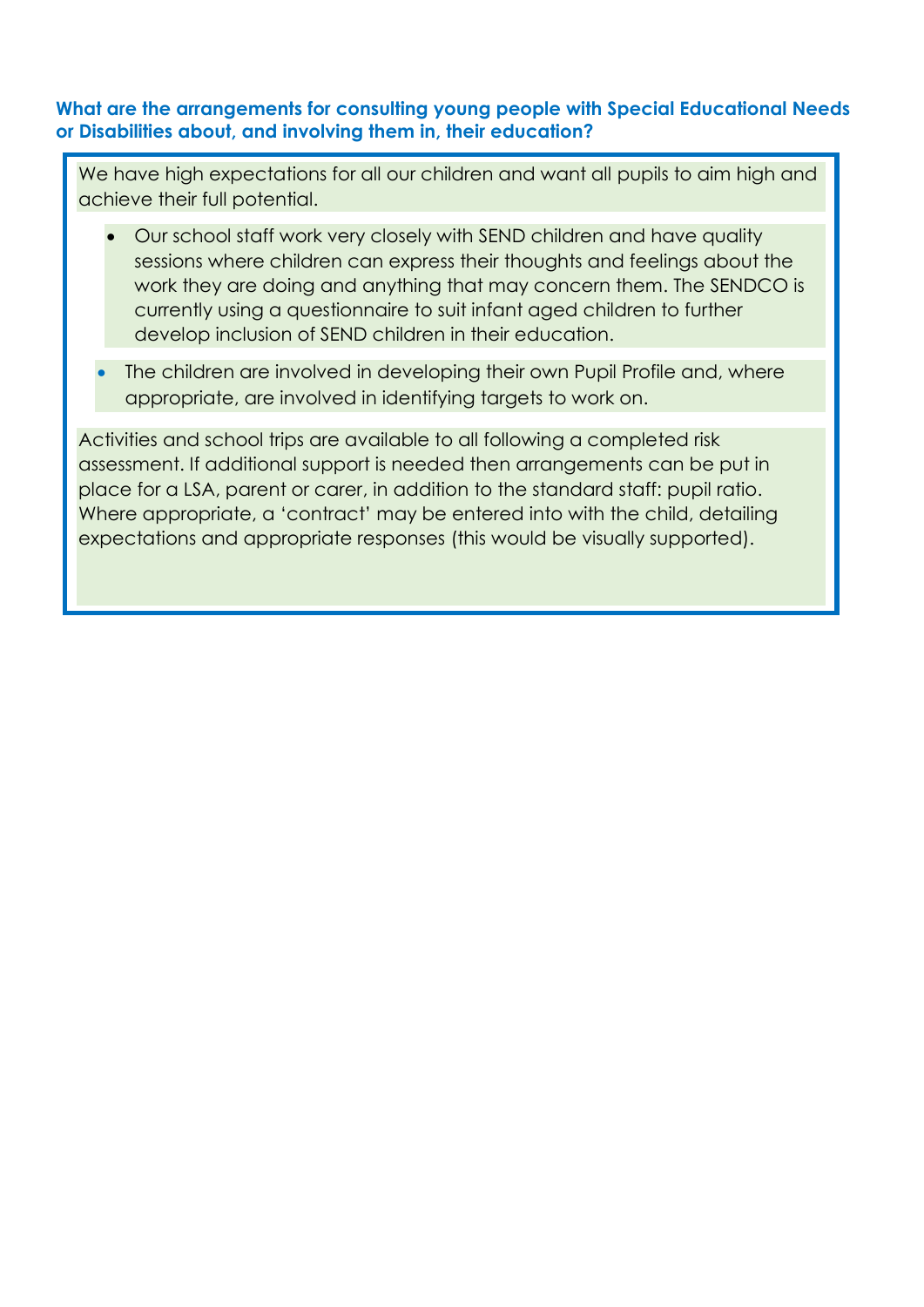**What arrangements do you have for assessing and reviewing the progress of pupils with SEND and progress towards their outcomes?**

Action relating to SEND support will follow an **assess, plan, do and review model**:

1. **Assess**: Data on the pupil held by the school will be collated by the class/subject teacher in order to make an accurate assessment of the pupil's needs. Parents will always be invited to this early discussion to support the identification of action to improve outcomes.

2. **Plan**: If review of the action taken indicates that "additional to and different from" support will be required, then the views of all involved including the parents and the pupil will be obtained and appropriate evidence-based interventions identified, recorded and implemented by the class/subject teacher with advice from the SENDCO. This may form part of an IEP or SEND support plan.

3. **Do**: SEND support will be recorded and will identify a clear set of expected outcomes, which will include stretching and relevant academic and developmental targets (this may include for young people, targets around preparing for adulthood) that take into account parents' aspirations for their child. Parents and the pupil will also be consulted on the action they can take to support attainment of the desired outcomes. This will be recorded and a date made for reviewing attainment.

4. **Review**: Progress towards these outcomes will be tracked and reviewed at least half termly with the parents and the pupil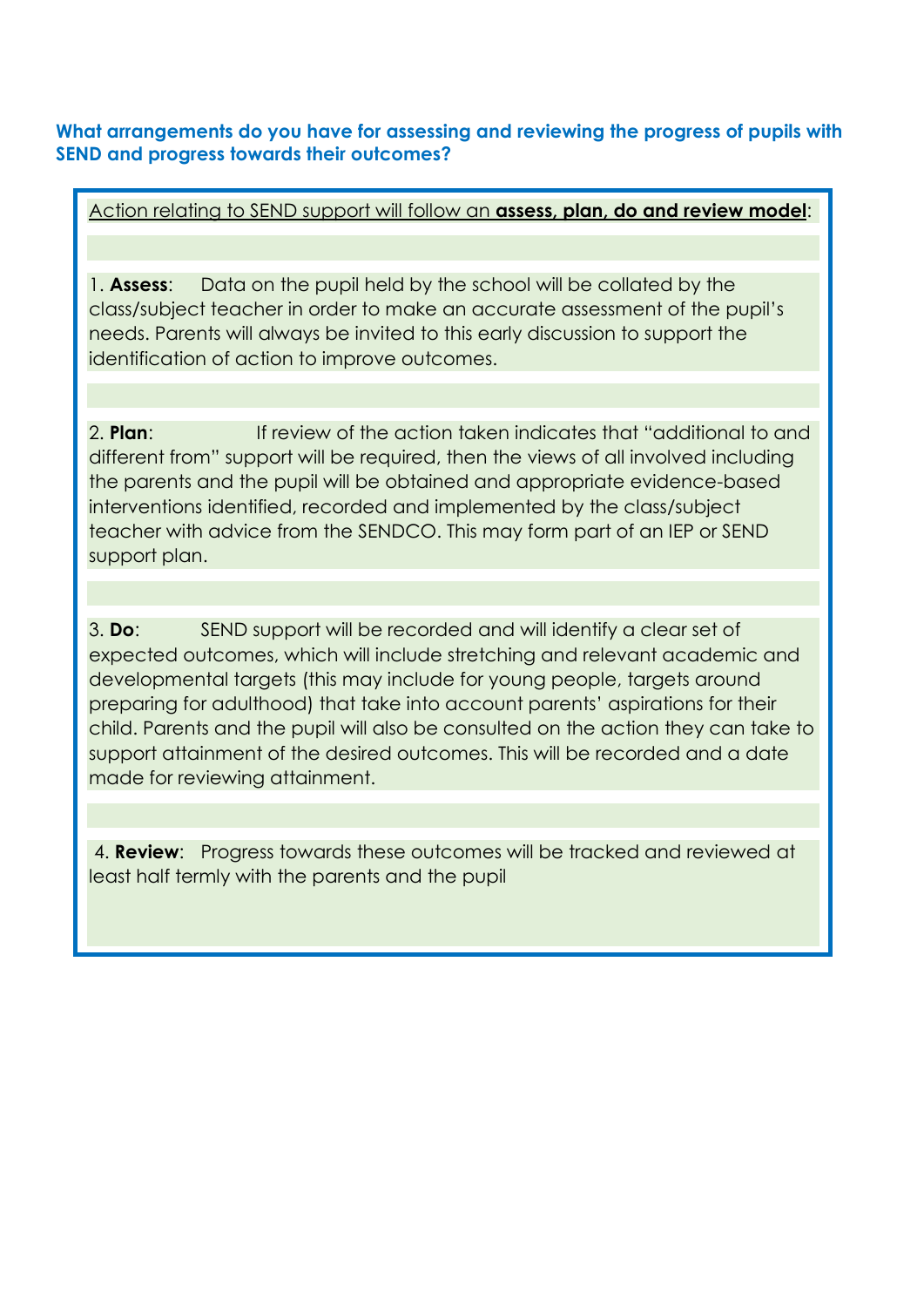### **What arrangements do you have for assessing and reviewing the progress of pupils with SEND and progress towards their outcomes? cont**

If progress rates are still judged to be inadequate despite the delivery of high quality interventions, advice will always be sought from external agencies regarding strategies to best meet the specific needs of a pupil. This will only be undertaken after parent permission has been obtained and may include referral to:

1. Specialists in other schools e.g. teaching schools, special schools.

2. Speech and Language Therapy Service

3. Specialist teaching service:

- Autism outreach team and learning support team

- Inclusion service: Hearing support team, Vision support team, Assistive technology for education support team

4. Educational Psychologist Service

5. School Nurse

In addition, the school will involve external agencies as appropriate including health and social services, community and voluntary organisations for advice on meeting the needs of pupils with SEND and in further supporting their families.

For a very small percentage of pupils, whose needs are significant and complex and the SEND Support required to meet their needs cannot reasonably be provided from within the school's own resources, a request will be made to the local authority to conduct an assessment of education, health and care needs. This may result in an Education, Health and Care (EHC) plan being provided.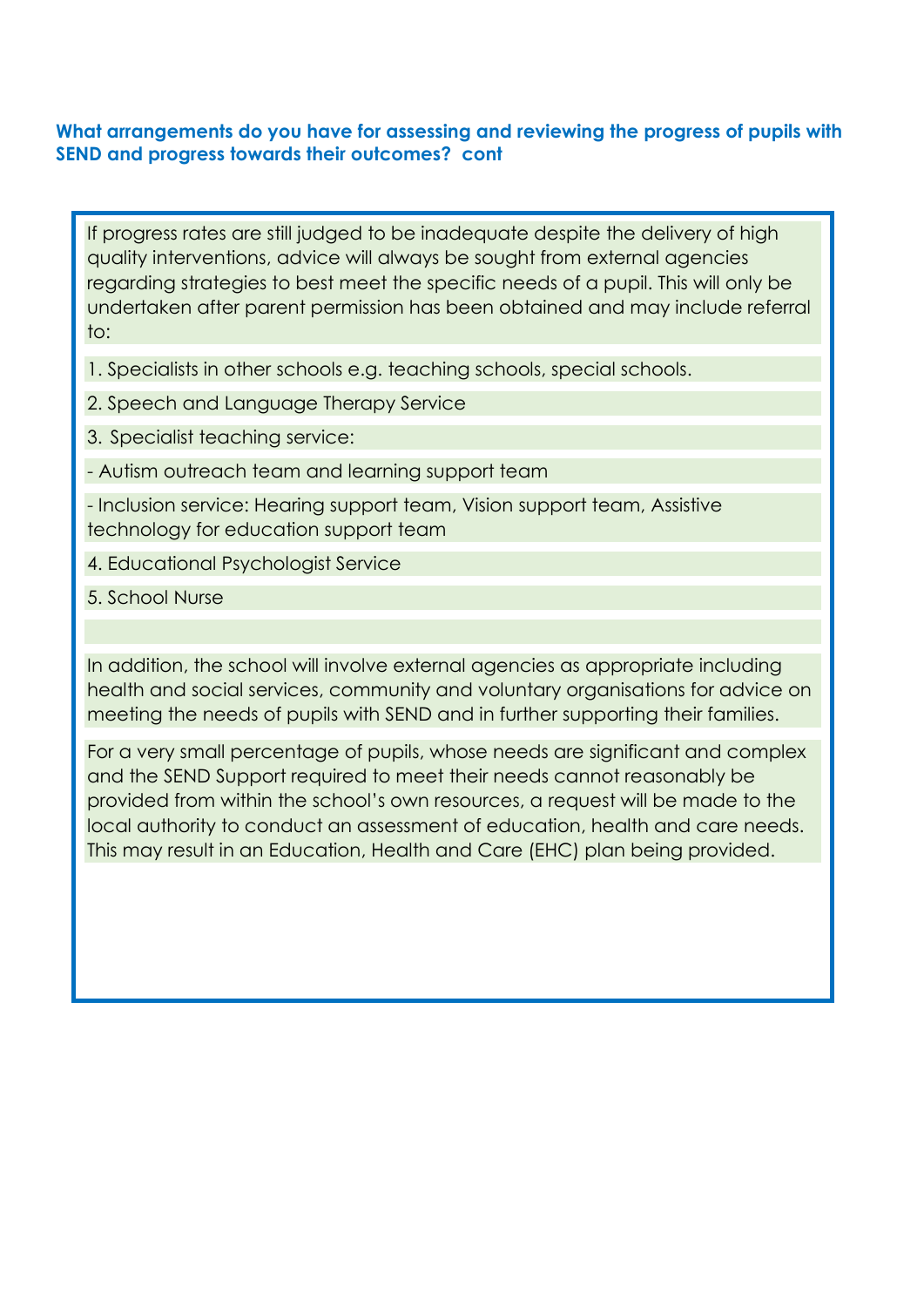# **How do you support pupils with SEND transferring between phases of education or in preparing for adulthood and independent living?**

### **Transition from Pre-school to Reception**

Our EYFS teachers visit new starters in their pre-school settings during the summer term, where they have an opportunity to talk to the children's 'key workers', as well as spend time with them in their familiar settings. For pupils who need extra support with the transition, the EYFS teacher(s) may visit more than once.

The preschool settings ordinarily provide the teachers with 'transition summaries' which detail children's attainment and progress which may highlight any early concerns**.** 

The EYFS team invite parents in for 'play and stay' sessions at the start of the Autumn term, as well as a welcome evening to share information about the school and introduce key people, including the school SENDCO.

All of the children start school part-time to begin with, which can be extended for those who need extra support during the transition.

### **Transition from Reception to Year 1**

- Reception children encounter other members of teaching staff throughout the school, from their first week. Shared assemblies, including our "All Stars" weekly celebration, provide an opportunity to familiarize themselves with newer faces.
- As a small infant school, our staff work closely with one another, sharing information, resources and strategies.
- Due to the layout of the building, Reception children will experience most areas of the school before they complete their school year.
- Transfer/handover sessions between the EYFS and Year One teachers are fulfilled.
- Children visit their new class and teacher on several occasions.
- Year One staff, having experience of Foundation Stage curriculum, are knowledgeable about the difficulties which occasionally arise from the change in structure and routines, making provision for this.
- Any children needing extra support with the change will be supported with opportunities to talk through their concerns. Transition booklets and 'social stories' can also be used to familiarize the child with aspects of the change they feel confused or concerned about.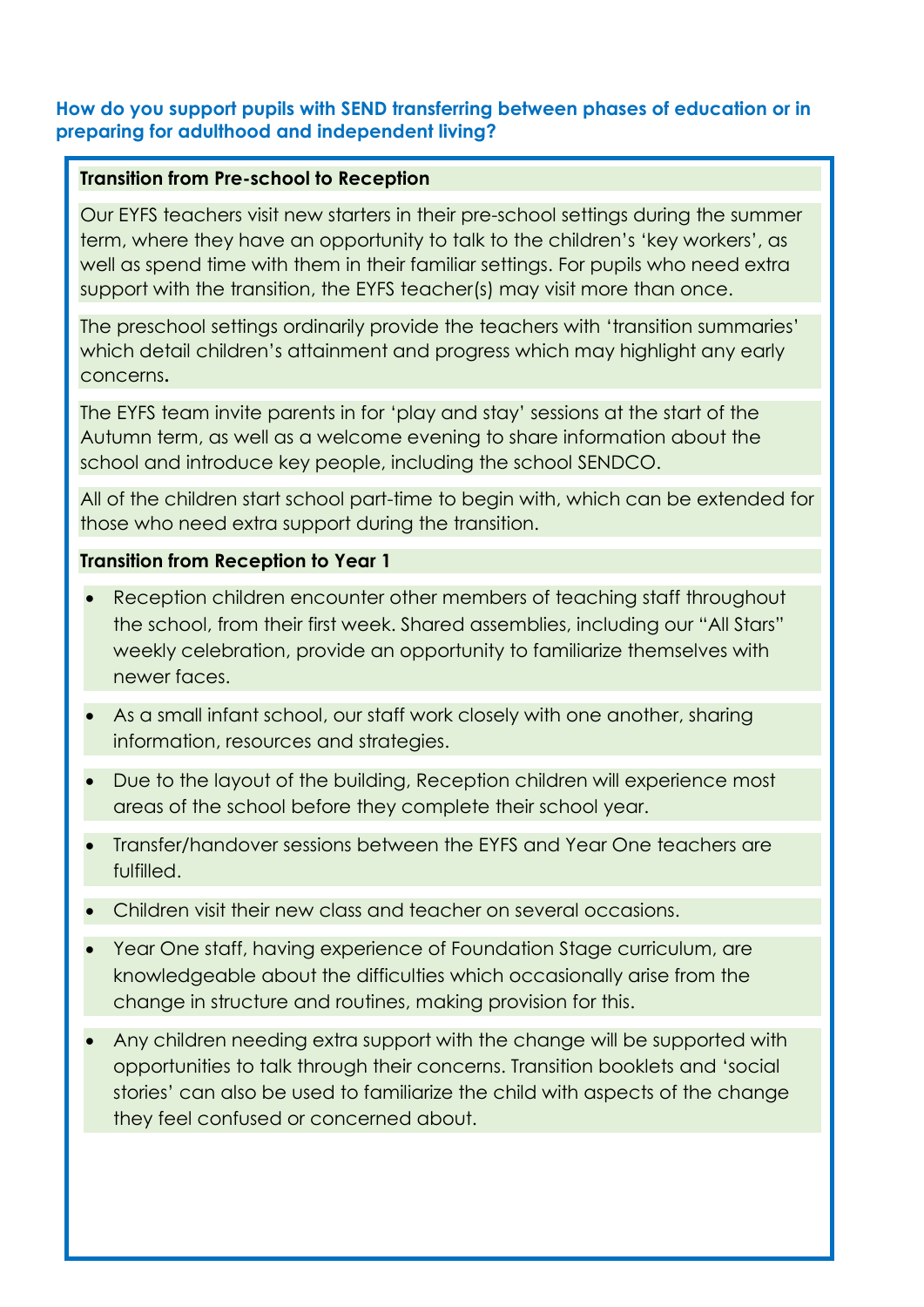# **How do you support pupils with SEND transferring between phases of education or in preparing for adulthood and independent living? cont**

### **Transition from one class to the next**

- As previously stated, due to the small nature of our school most children are well acquainted with their new teacher(s) before they transition into a new class.
- Transfer/handover sessions occur between the current and future teachers to share relevant information.
- Children visit their new class and teacher on several occasions.
- Extra provision is made for children who struggle with change with increased visits and emotional support.
- Specific information, with regard to children with SEND, is shared with the new teacher following on from the standard SEND review procedures.
- Transition booklets can also be used to familiarize the child with aspects of the change they feel confused or concerned about.

### **Transition to Junior School**

- Children visit the Junior School (situated next door) to meet their new teacher and see their new classroom. Members of teaching staff from the Junior School come and visit the children whilst they are in the Year 2 setting.
- SEND information is shared with the Junior School SENDCO and management team.
- A transfer review will be held for any child with an EHCP during their last year with us.

Any children needing extra support with the change will be supported with opportunities to talk through their concerns. Transition booklets can also be used to familiarize the child with aspects of the change they feel confused or concerned about and extra visits arranged.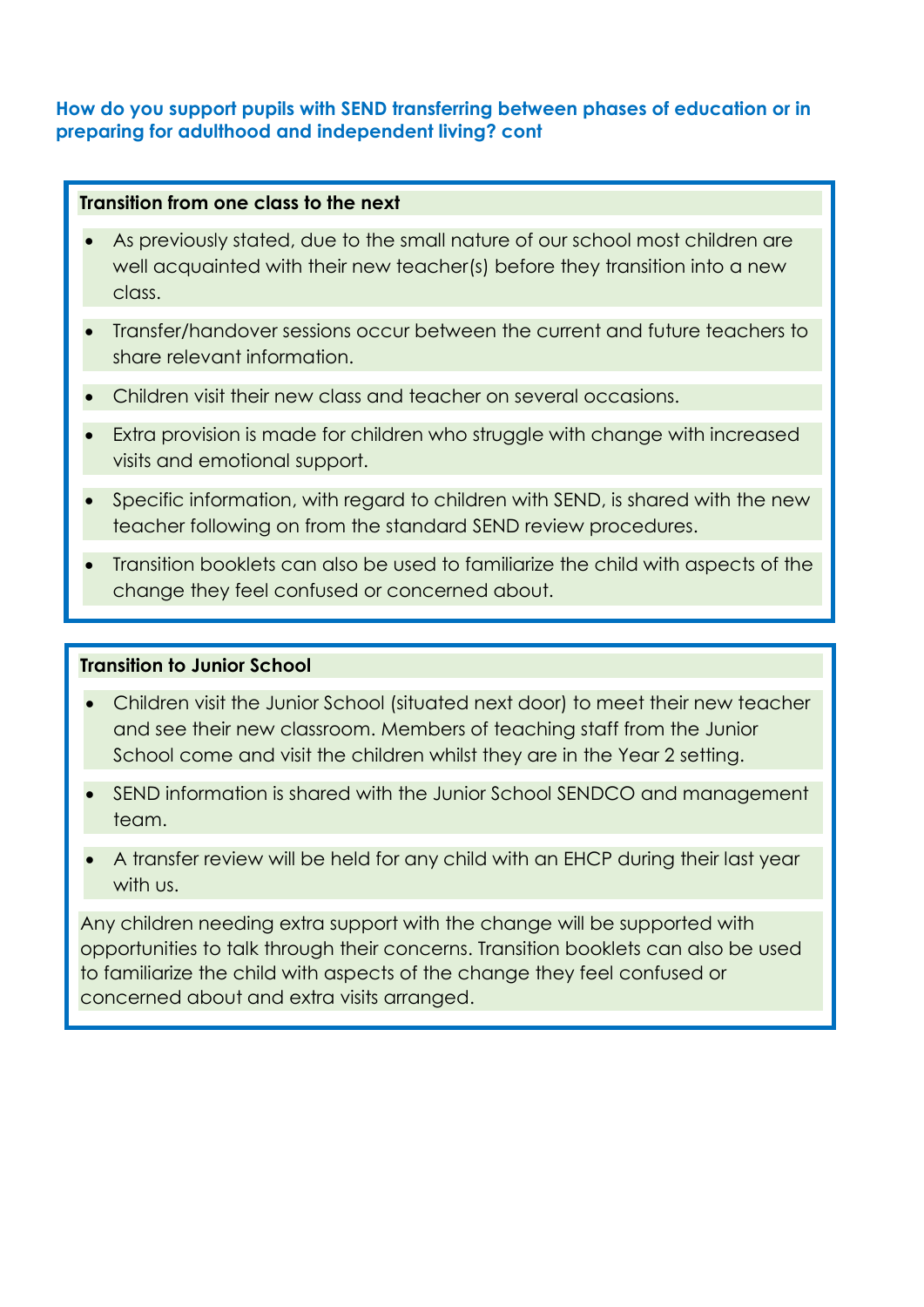# **What is your approach to teaching pupils with SEND?**

**All** the children at Thorpe Acre Infants, will receive 'Quality First Teaching'. This is described in our SEND policy as:

### **Quality First Teaching**

The teacher has the highest possible expectation for children in their class and all teaching is based upon building upon what a child already knows, can do and understand. All teachers are responsible and accountable for the progress and development of pupils in their class, including where pupils access support from teaching assistants or specialist staff. If any member of staff working with a child identifies that they have difficulties in particular areas, that they find it harder than their peers to gain skills or knowledge, or that they are not making the progress that is expected, they will bring this to the attention initially of the class teacher.

**High quality teaching, differentiated for individual pupils, is the first step in responding to pupils who have been identified as having gaps in their understanding/learning.** 

School uses a variety of monitoring methods to promote and ensure Quality First Teaching.

- Lesson observations
- Work scrutiny
- Planning scrutiny
- Skills audits
- Moderation
- Pupil progress meetings
- Learning walks
- Performance management meetings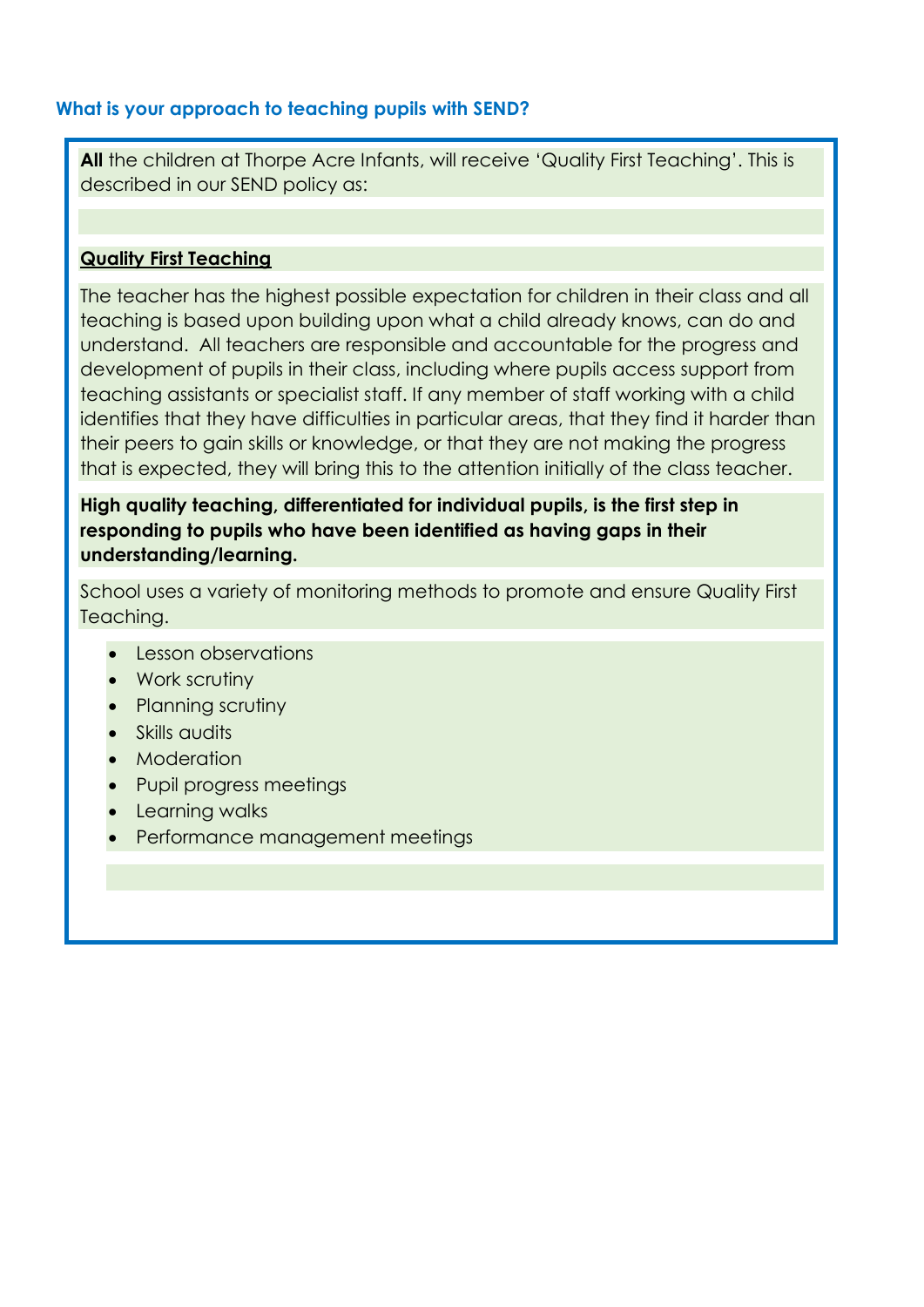If concerns persist the next step is a Graduated Approach with Four Stages; Assess, Plan, Do, Review. This is described in our SEND policy as:

**The Graduated Approach** *The process for implementing SEND support is in four stages (Refer P86, 100 SEND Code of Practice)*

## **Assess**

We will gather information about the child's well-being, previous progress, motivation, attainment and learning from everyone involved with the child, to give us an accurate picture of the child's needs. This usually includes the child, teacher(s), SENDCO, parents/carers and any outside agencies (Health, Social and Educational).

### **Plan**

Personalised (SEND) records will be kept to outline children's starting point, needs and development. This may include for example targets drawn from a speech and language plan, small steps tracker for English and Boxall profiles for SEMH. An IEP (individual education plan) may be written to outline what will be put in place to achieve specific targets or outcomes. A SEND support plan may also be written to outline what has been put in place to achieve these outcomes.

The records may include:

- Interventions/strategies that will be used to achieve specific targets and how they will be delivered;
- Details of any focussed support from a teacher/teaching assistant;
- Resources deployed, used to ensure the child has access to the curriculum;
- Suggestions about how the parent and or pupil can contribute to their targets.

### **Do**

Personalised records are working documents to be used by all those supporting the child. The class teacher remains responsible for the child's progress and works closely with any teaching assistants or specialist staff, to plan and assess the impact of support and interventions and how they link to classroom teaching. Adjustments and annotations will be made to the trackers, IEP'S and SEND support plan to reflect progress. If the child's class teacher has any concerns that the plan is not sufficiently effective, they will discuss this with the SENDCO and seek further advice.

### **Review**

The effectiveness of the support and interventions will be reviewed at least half termly. The impact and quality of the support will be measured and evaluated as well as the views of the pupil and their parents will be sought. This will inform our next steps. The class teacher working with the SENDCO will revise the support in light of the pupils' progress and development. A decision will be made about any necessary changes in consultation with the parent and pupil and the IEP'S may be updated to enable the child to achieve their next steps in learning.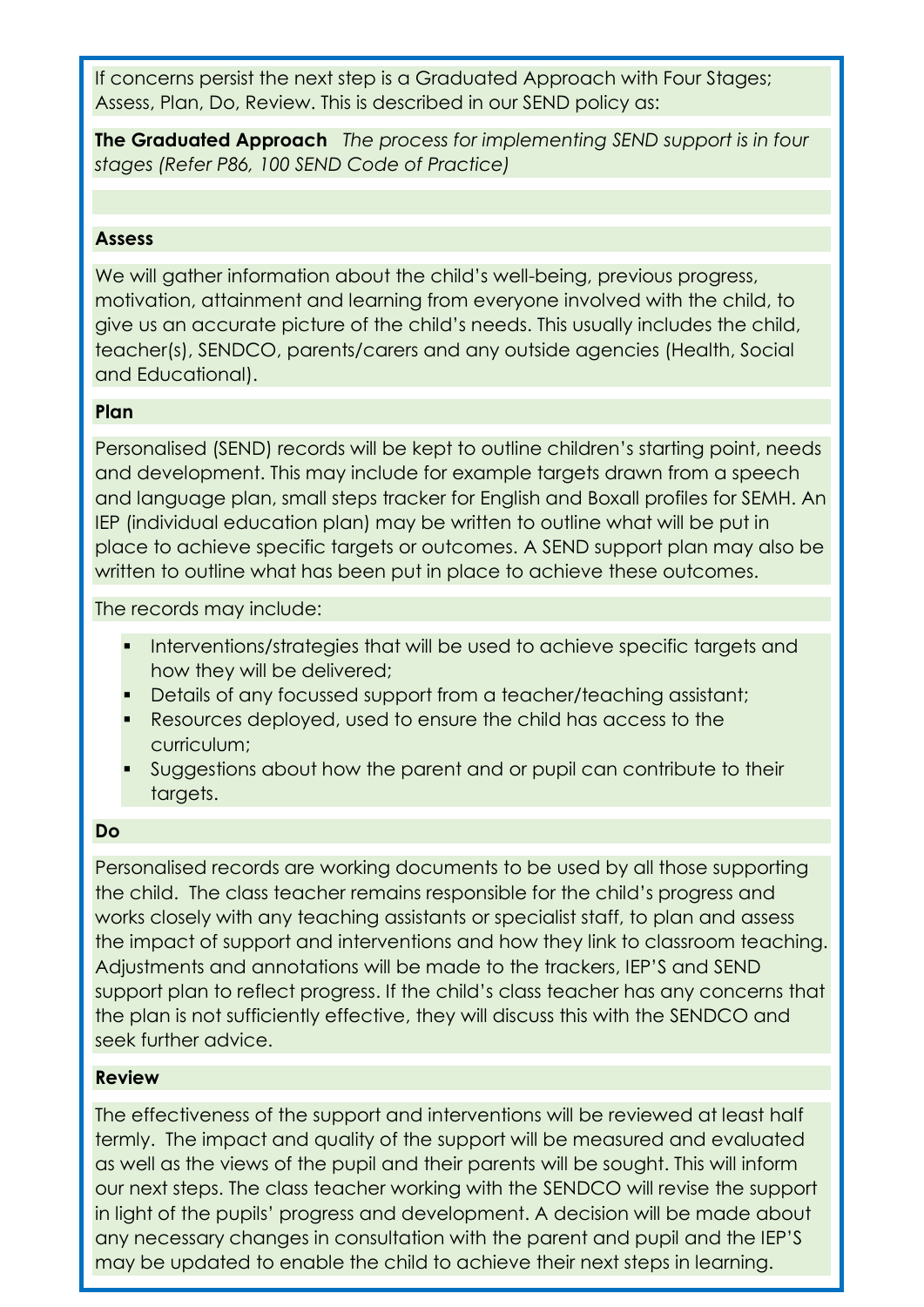# **How will you adapt the curriculum and learning environment for pupils with SEND?**

### **Curriculum / Learning Environment**

- All children, if needed, can have access to a variety of practical resources such as pen/pencil grips, coloured overlays, highlighters and visual prompts such as word mats and phonic friezes on desks and classroom walls. Letter formation and orientation supports are available. Mnemonics are taught to support spelling. Additional aids such as writing slopes and spellcheckers are available as necessary. Alternative forms of recording are encouraged such as mind maps, oral presentations and ICT. Multi-sensory activities are included in lessons.
- Numicon (a support tool for Maths and understanding of number) is available throughout school. The use of other practical equipment such as bead strings, weighing/balance scales is used to support learning. Visual support is also available in the use of number lines, number squares and formation/orientation reminders.
- Structured and predictable classroom routines are supported with visuals, enabling changes to be catered for. Individual visuals may be used to support a child's understanding of key transitions for example. As well as timers to support with their understanding of the length of a task.
- A range of groupings, including talk partners, mixed ability groups, independent and supported work allows for differing learning styles. Clear, simple language is used in instructions and is supported with visuals. Additional time is allowed for recording and for thinking of an answer to a spoken question. Tasks and instructions are divided into manageable steps where necessary. Flexible timetabling can be arranged according to need, which may include regular breaks.
- When necessary, learning support assistants can work with small groups or individuals, within, and outside of the classroom environment (eg a physical activity outside incorporating number recognition or Write Dance).
- Teachers will differentiate activities to cater to individual needs and when necessary a personalised curriculum may be provided.
- We are proud to include the **Forest Schools initiative** in our curriculum. It is a great opportunity to explore speech and language, resilience and selfesteem in an alternative learning environment to the classroom setting.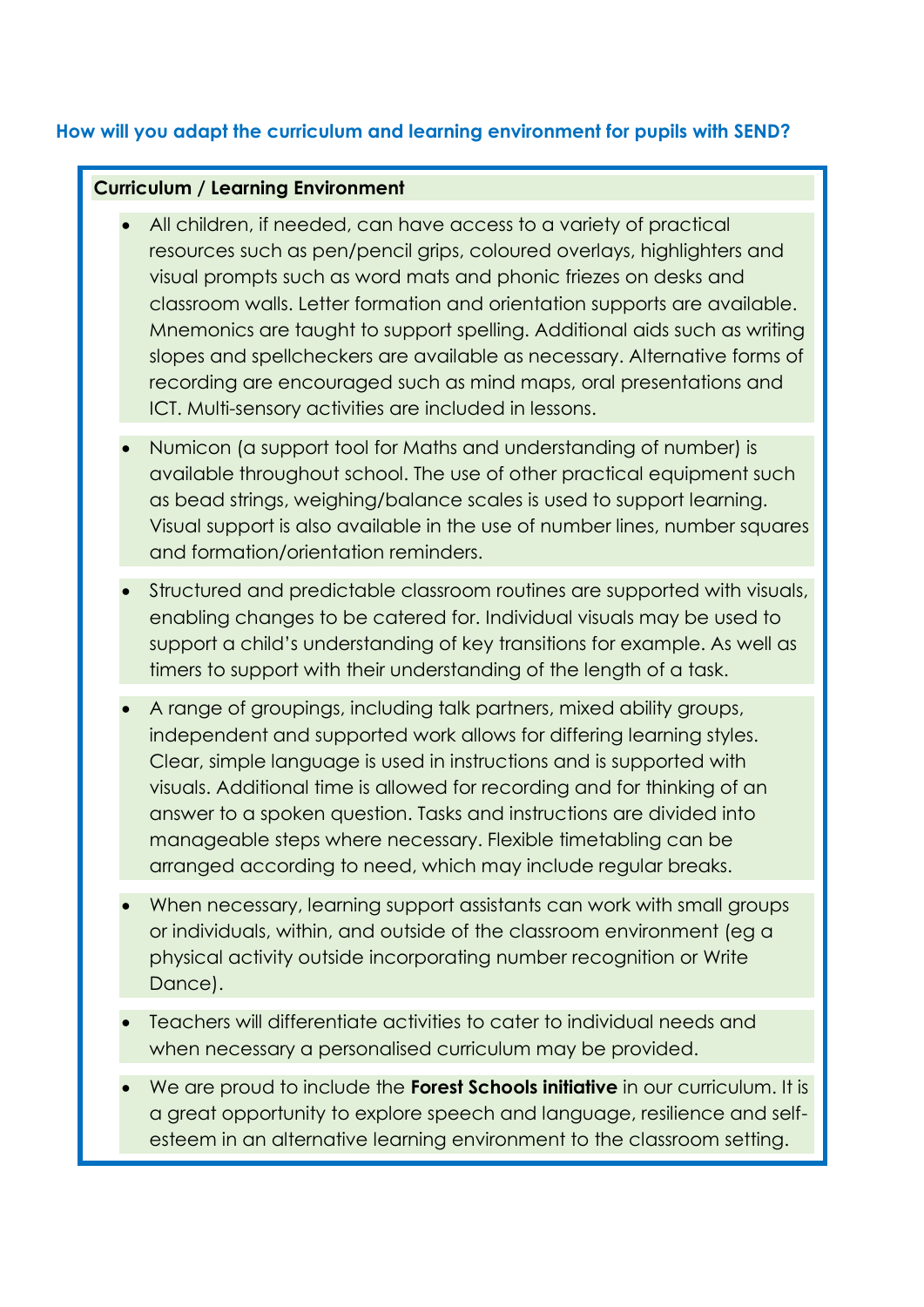## **Accessibility to the Learning Environment**

When a child starts at our school, any concerns around their ability to access the site, educational provision or learning, are discussed with the child, their parents, teachers and other relevant professionals. Facilities currently in place are:

- The main building is accessible through the main entrance (steps), ramped double doors at the hall or through the classroom doors at the rear of the school (ramped pathways).
- We have accessible toilets on the ground floor.
- Hand-rails are installed to aid entrance in and out of school.
- The dining room is accessible on the ground floor, via ramps and a surrounding path.
- There is a separate medical room
- There is a disabled toilet facility. We have a shower on site and can arrange for changing facilities.
- There are designated parking spaces in the drop-off zone outside the main school reception.

It should be noted, however, that the school does have a number of small sets of stairs internally, in part, due to the age and terrain of the school. Please contact the school if you have any concerns.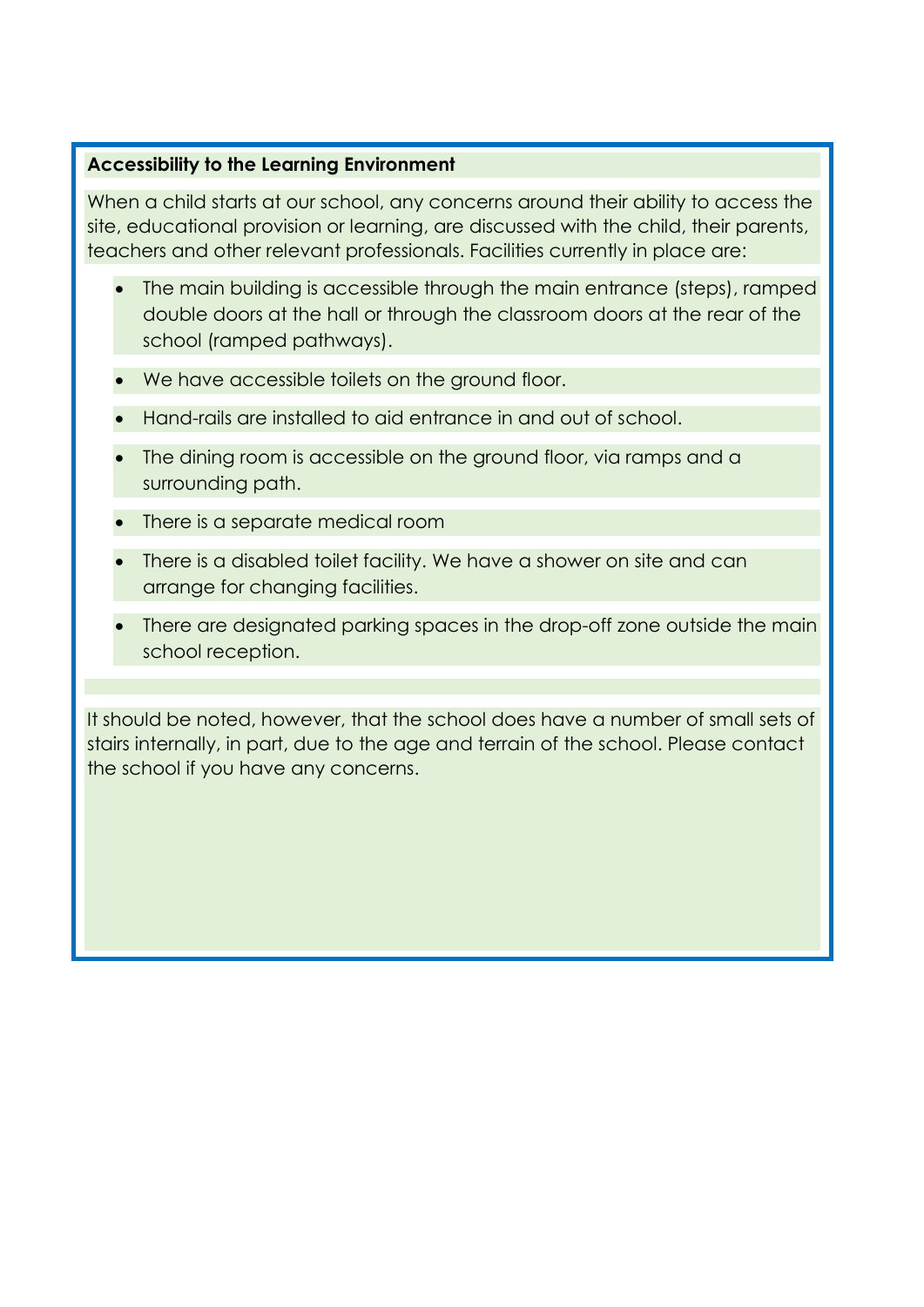# **What expertise and training does your staff have in relation to supporting/teaching pupils with SEND and how is this specialist expertise secured?**

As part of Quality First Teaching Thorpe Acre operates the following training programmes:

- SENCO/Teachers/Learning Support Staff attend training and disseminate to the rest of the school.
- SENCO attends SENCO-Net meetings to be updated on important National and Local initiatives and to provide an opportunity for SENCOs to share good practice. The Loughborough Learning Alliance subject leader meetings also provide the opportunity to update and develop the role and share good practice.
- The Senior Leadership Team ensures that training opportunities are matched to school development priorities and those identified through the use of provision management.
- Further CPD and training may be accessed from an Outreach Worker from Ashmount Special School who attends school and can offer specialist advice, strategies, observation and guidance.
- The school is committed to providing staff with training opportunities to keep abreast of new developments and initiatives alongside longstanding successful ones and skills audits are carried out during the academic year to allow training needs to be identified. Training will also be provided to meet with current need. Staff expertise includes training in the Fisher Family Trust Intervention, 'Write Dance' for Gross Motor/Fine Motor skills/formation, Forest Schools, basic Makaton Training, Autism Awareness, Attachment Disorder, Talk Boost/Neli and First Aid.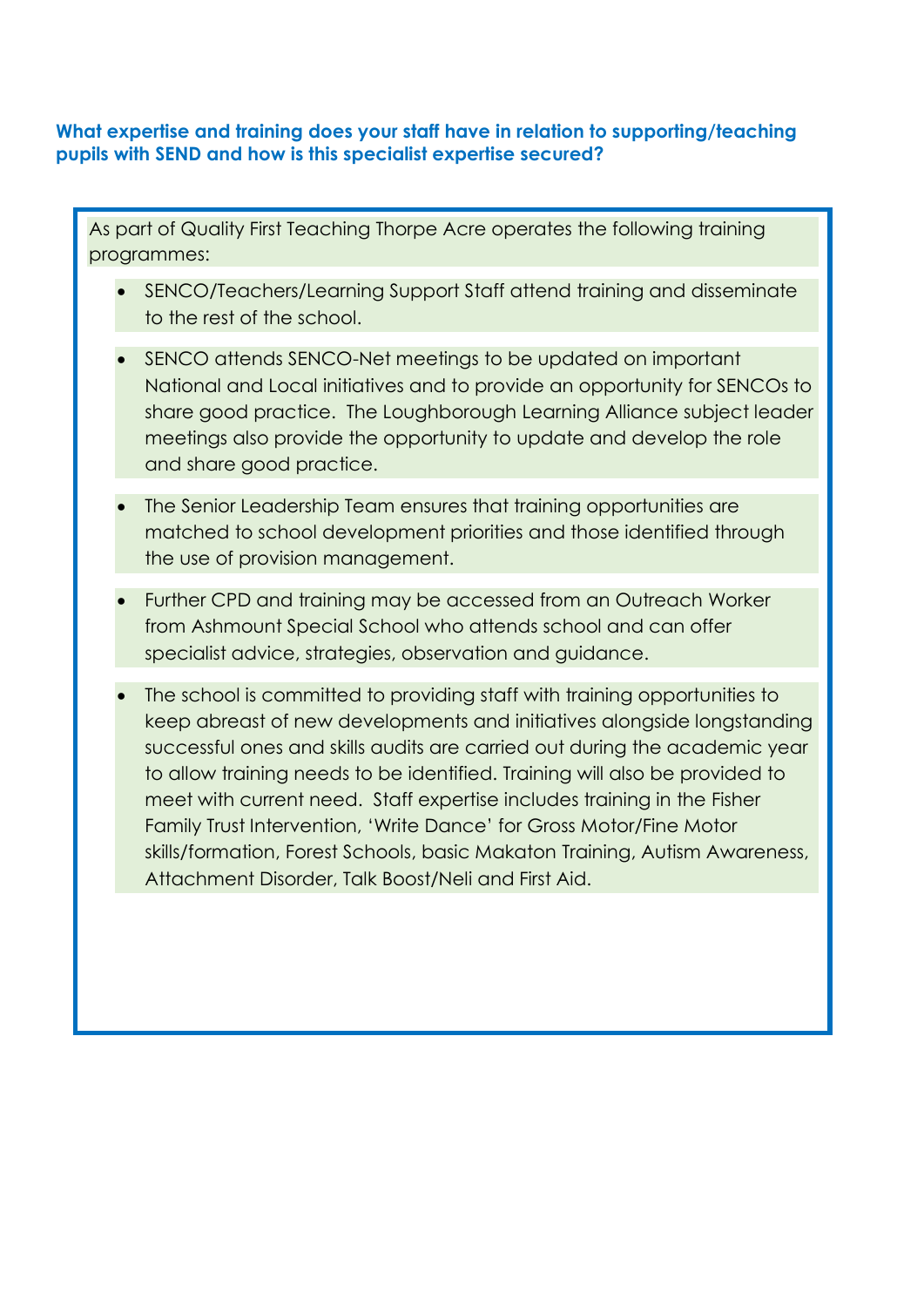### **How will you evaluate the effectiveness of your provisions for pupils with SEND?**

If your child is identified as having SEND, a range of provision will be offered as appropriate such as class support, differentiated learning, targeted intervention, additional support in areas such as reading, writing, spelling, maths, speech and language and social skills. Where appropriate children may also have a small steps tracker to track every step of progress they make.

Working documents such as IEP's (Individual education plan) may be set up to target the individual needs of a specific pupil. This will present specific targets for the child to work towards. Children will receive individualised support by either the class teacher, LSA or SENDCo. This will be reviewed at least half termly. Parents and carers will be informed of their child's progress and informed of their new targets.

If your child has an EHCP we will put provision in place as outlined in that plan and follow advice from specialist agencies.

Class teachers, working with the SENDCo, SLT and Headteacher will monitor pupils' progress regularly. We do this for all pupils in school, not just those pupils identified as having SEND. However, we do specifically monitor the progress of SEND children to ensure they are making good or better progress.

All of our intervention programmes and their impact are monitored by the SENDCO/ SLT and the data is analysed at least half termly**.** 

If school judges that the impact on learning is insufficient, we will seek advice from external agencies in order to find the best intervention or programme of support for your child. As parents you will be informed at every stage of this process.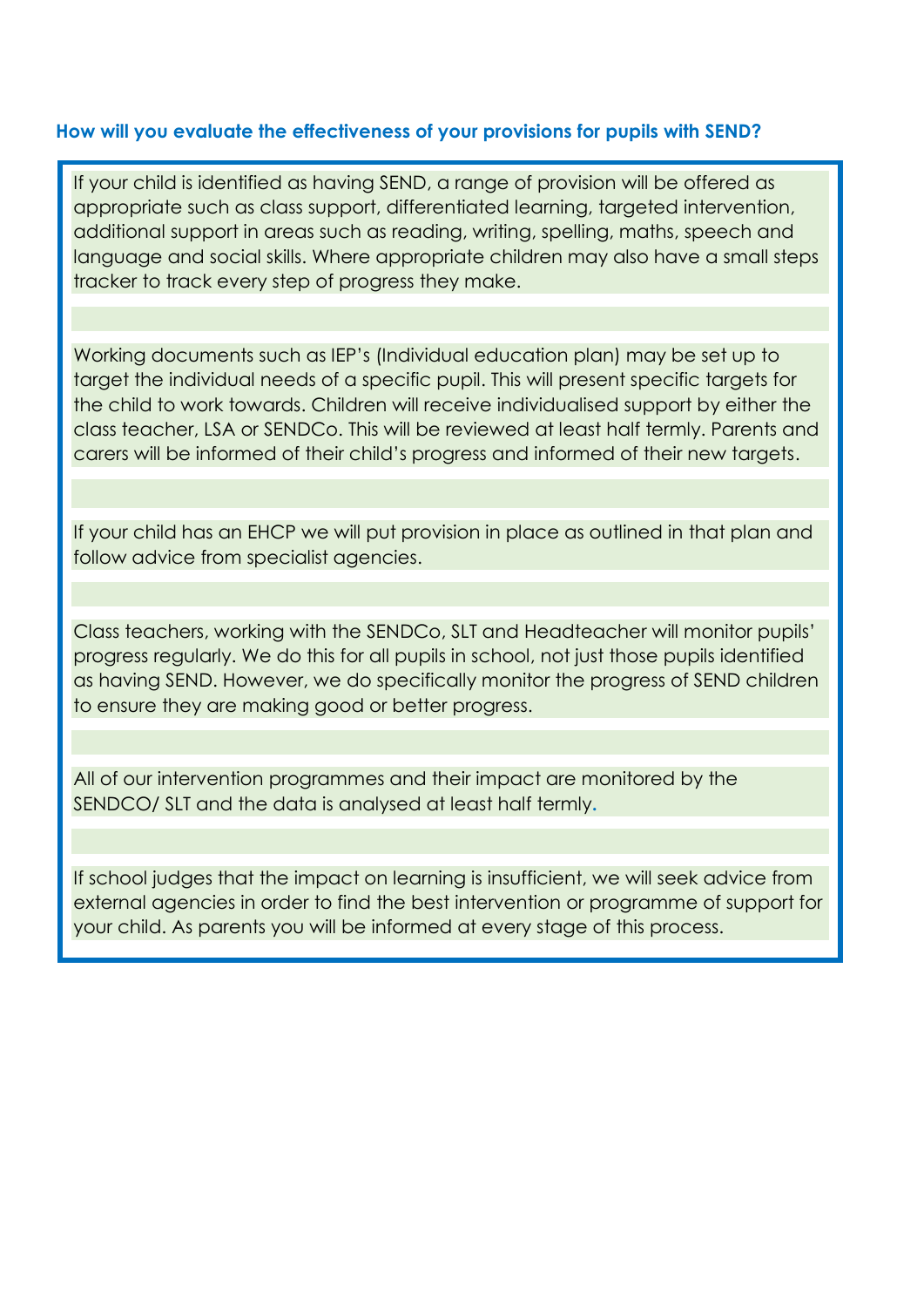# **How will you provide additional support to aid the learning of pupils with SEND?**

Where children are identified as needing SEND support, parents will be notified and a Pupil Profile may be written to start to outline and enable appropriate support for the child's needs. This support may be specific resources (such as visuals, timers, fidget toys etc..) or it may be through an intervention programme. You will be informed if such an intervention has been identified as helpful or needed for your child. These programmes may include Speech and language sessions, Precision teaching, The Fisher Family Trust for basic literacy skills, Talk boost/Neli or Write Dance for formation. Such interventions are reviewed regularly to ensure their effectiveness and that sufficient progress is being made. Support can also be put in place for social skills in the form of adult guided/structured game playing, aided negotiation/mediation to build necessary skills.

# **How will equipment and facilities, to support pupils with SEND, be secured?**

The SEND budget is allocated each financial year. Then, according to need, this money is used to provide additional resources or classroom support. The class teacher, Head Teacher and SENDCO monitor and discuss cases of individual need and appropriate levels of additional support. These children will have been identified through the school's assessment procedures and in termly Pupil Progress Meetings between the class teacher and Head Teacher. Such additional provision may include focused small group work, and, on occasion, 1:1 support. Parents/carers will be informed if this is the case for your child.

If greater concern arises, following on from a pupil progress meeting, or assessment data, additional provision may be allocated accordingly. It is possible, in certain circumstances, for an application to be made for intervention funding, if a specific case means the cost of additional support has exceeded the £10,000 threshold available to school.

Some students with an EHCP, at the discretion of the LA, will be allocated a personal budget. A SEND personal budget is a sum of money made available by the Local Authority because it will not be possible to meet the child or young person's learning needs from the high needs funding made available to schools. It can be used to arrange and pay for some of the support agreed in the child or young person's Education, Health and Care plan. The amount that is allocated depends upon the needs and outcomes identified in the plan, and can alter as they change.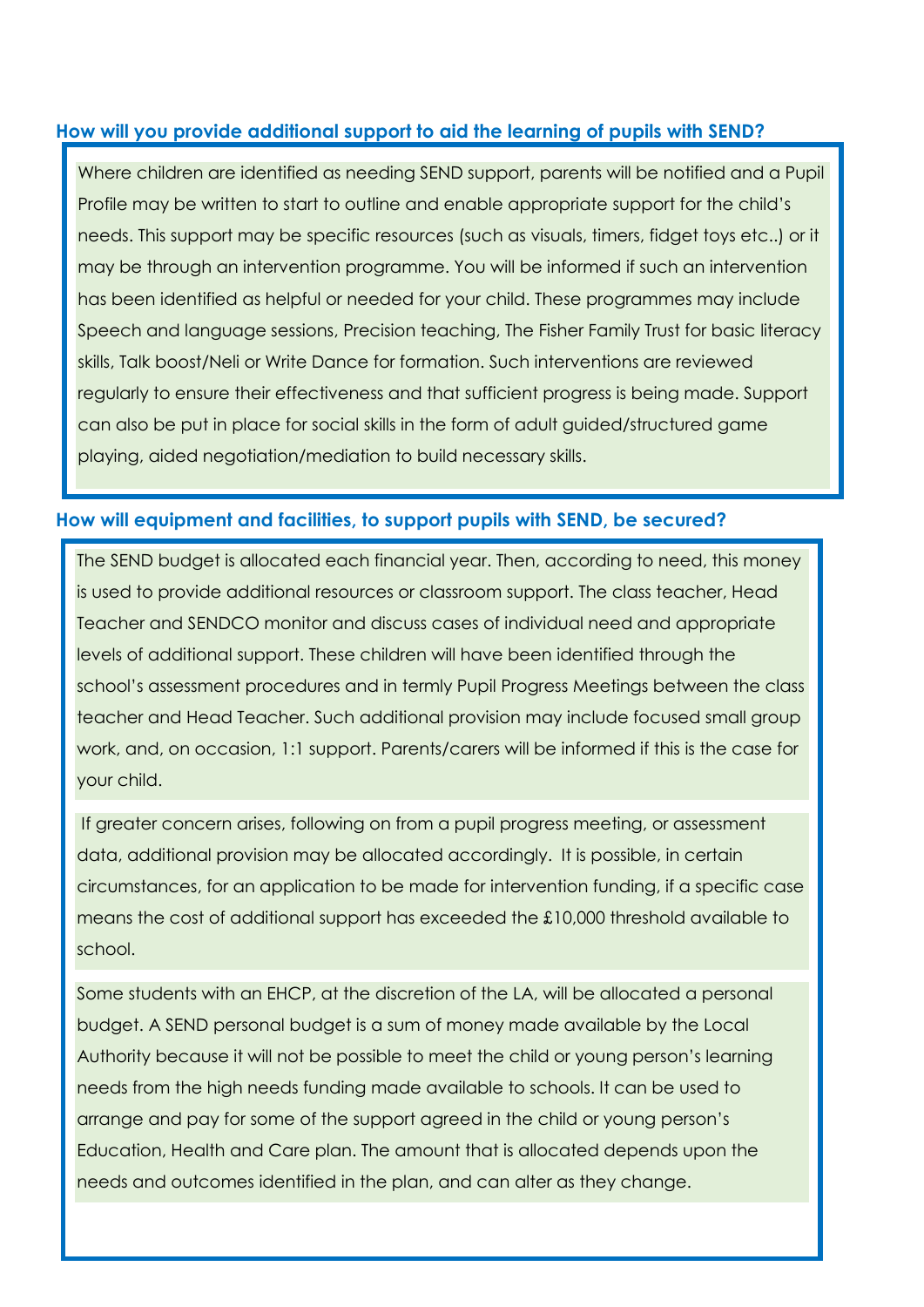## **How are pupils with SEND enabled to engage in activities available to their peers without SEND?**

School trips, residential stays and clubs are all available to pupils with SEND, following, where necessary, a full risk assessment. If additional support is needed then arrangements can be put in place for a TA or LSA, parent or carer in addition to the standard staff: pupil ratio. Where required, we will work with parents/carers to address any anxieties and make every effort to familiarise them beforehand.

We are lucky to have a member of staff trained in the Forest Schools Initiative. Following on from a risk assessment, identifying any access barriers all children are included in the positive experience within this alternative learning environment.

# **What support is available for improving the emotional and social development of pupils with SEND?**

We believe that being happy at school is crucial and therefore we regularly monitor the well-being of our pupils. As a small, close-knit staff we share concerns responsibly and are mindful of children with need.

- Our safe-guarding policy is reviewed regularly and all staff are made aware of their responsibilities and role in keeping our children safe.
- Our school works hard to develop positive and trusting relationships with parents/carers so that we can work together to help our pupils.
- We work closely with carer/social services key workers in the event of a Looked After Child needing emotional support.
- Our Quality First Teaching aims to develop resilience through developing children's awareness of character. We encourage independent learning and provide specific reward and praise to build self-esteem through our five 'Stars' and linked weekly to an achievement assembly.
- In terms of social and emotional aspects of learning, school is following the Cambridgeshire model/ scheme for PSHE – currently acknowledged as the recommended approach to quality provision for this aspect of the curriculum.
- We provide support through the use of visuals and social stories.
- We carefully track attendance, punctuality and behaviour to identify potential need and thereby intervene early. We use the Boxall Profile materials to help recognise key areas for development and to structure intervention.
- In more complex cases a referral to CAMHS is possible.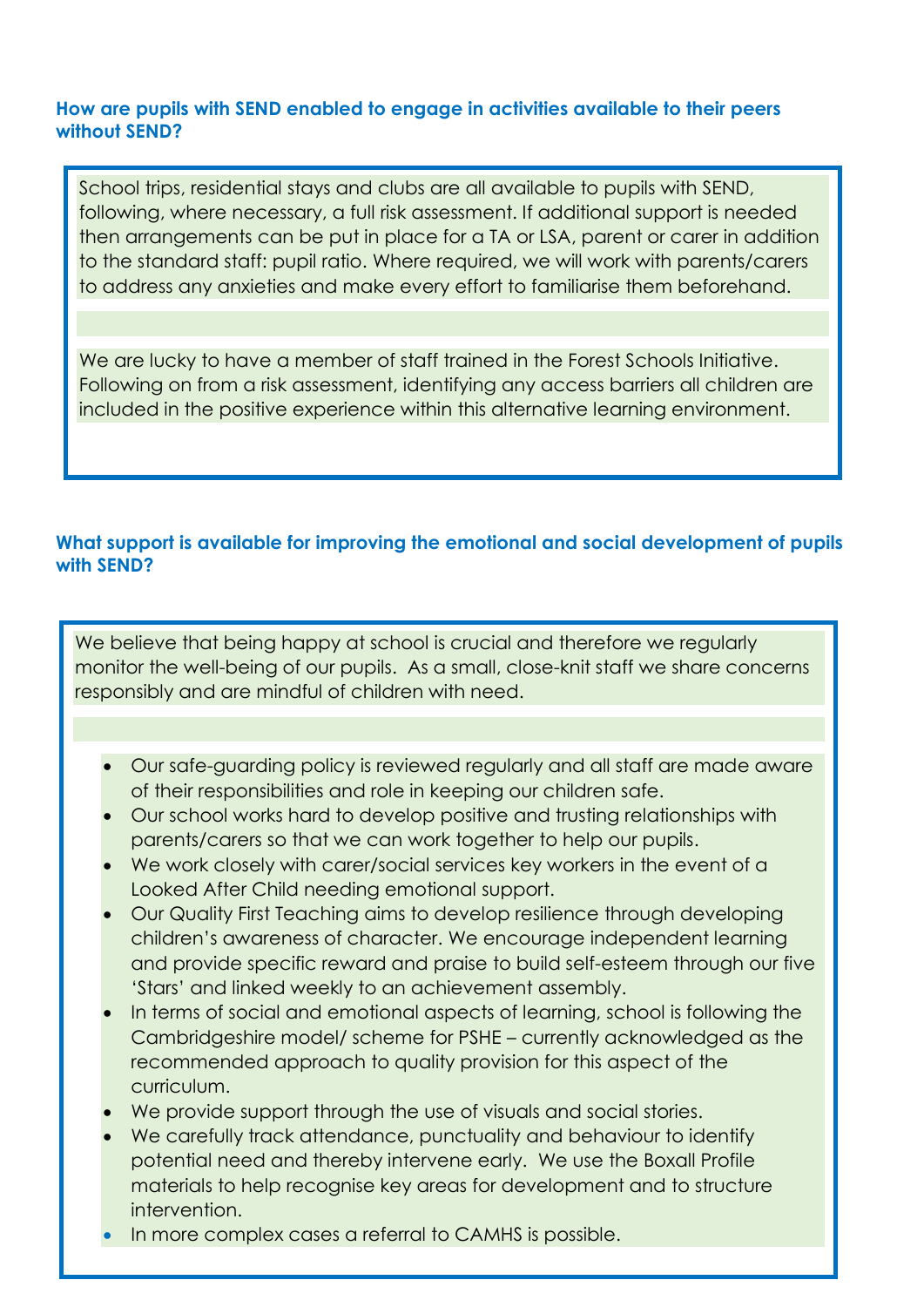# **How does the governing body involve other bodies such as health, social services, local authority support services and voluntary organisations, in meeting the needs of these pupils and supporting their families?**

Our school currently works with a number of external agencies for advice, guidance, support and assessment. Such external bodies would only be contacted with parental permission. Support from the Local Authority is undergoing a period of great change however we work, or liaise, with:

- The Loughborough Learning Alliance with parental permission (LLA, family of schools)
- Ashmount Special School Outreach
- Educational Psychologist (through the LLA)
- Speech and Language Therapy Service
- School Nurse
- Child and Adolescent Mental Health Service
- Autism Outreach Service
- Local GPs
- Paediatricians, Loughborough Hospital
- Occupational Health Therapists
- SENA (Special Educational Needs Authority)
- Hearing support team
- Autism outreach team and learning support team
- Vision support team
- Assistive technology for Education support team
- Children and Family wellbeing service
- Social Care/First Response Team
- Inclusion team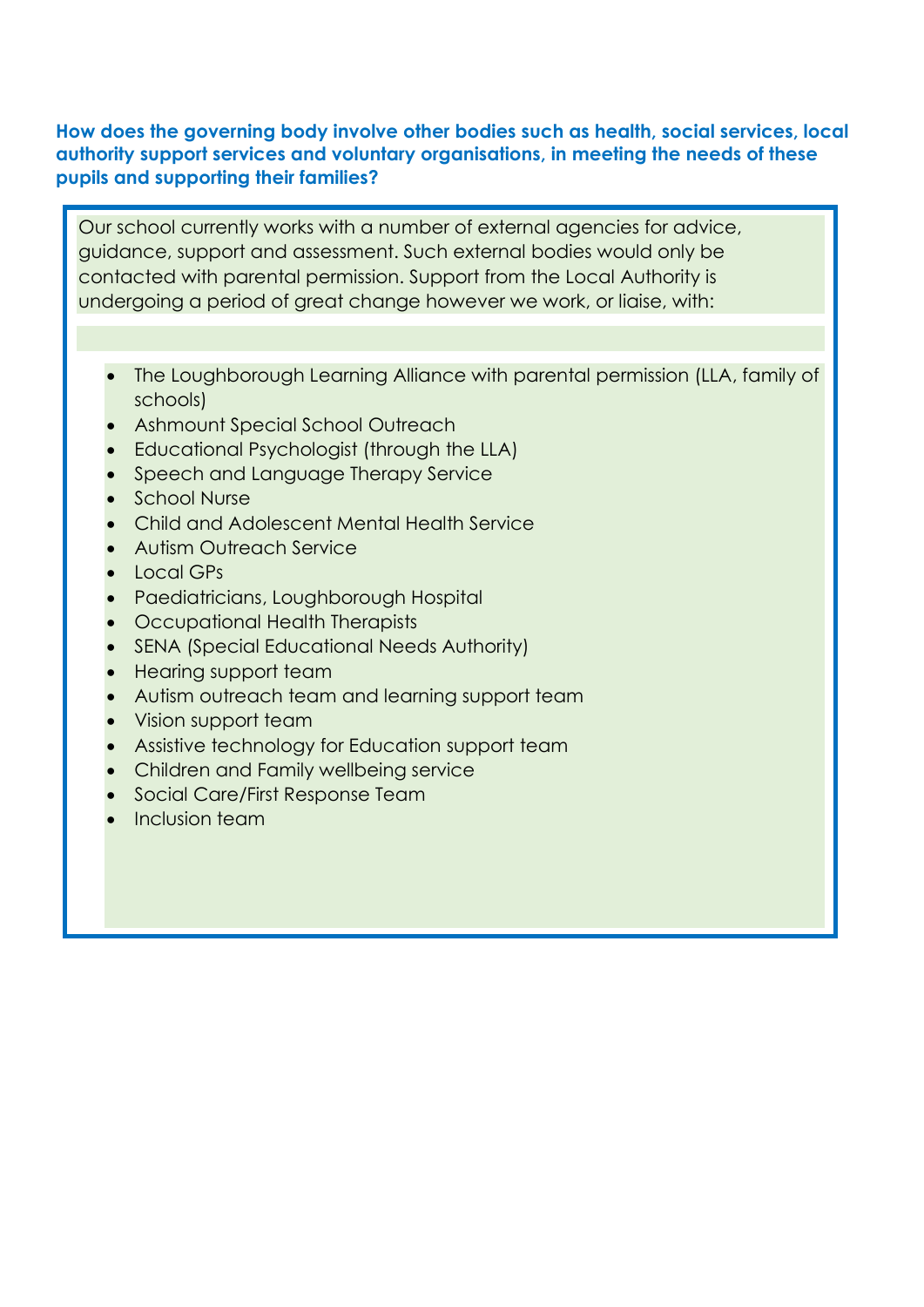## **What arrangements are made by the governing body or proprietor, relating to the treatment of complaints, from parents and carers of pupils with SEND, concerning the provision made at your school/college?**

The teachers and Head Teacher at Thorpe Acre Infant School work hard to ensure that all children in our care receive a good education and are happy and healthy in school. We work hard to build and maintain positive relationships with parents/carers, if however, parents/carers have concerns the first step would be to approach the teacher.

- 1. We operate an 'open-door' policy and class teachers will be happy to discuss any concerns you may have - you can either approach them directly to arrange an appointment, make contact by note or through the school office. This does not include the opportunities you have during a standard Parent's Evening appointment.
	- Hedgehog Class Mrs Page and Mrs Begum
	- Squirrel Class- Miss Kerry
	- Woodpecker Class Miss Bowman
	- Badger Class Mrs Taylor
	- Fox Class Mrs Richards
	- Owl Class- Miss Henson
- 2. If you wish to take a concern further, please feel free to make contact with Ms Beaumont (Interim Executive Headteacher). It would also be possible to arrange a meeting to include Miss Bowman, SENDCO.
- 3. The current SEND governor is Mrs A Bademosi and contact can be made with her either by letter or through the school office.

4. SENDIASS (Special Educational Needs and Disability Information Advice and Support Service, formerly known as The Parent Partnership) is an impartial service which can be approached to offer help and guidance with regard to any SEND issue.

Telephone: 0116 305 5614 Monday-Friday 9am-3pm

Email: **[sendiass@leics.gov.uk](mailto:sendiass@leics.gov.uk)**

Support with the code of practice, frequently asked questions, jargon-busting and the appeal process can be found at the Independent Provider of Special Education Advice (IPSEA) at [http://www.ipsea.org.uk](http://www.ipsea.org.uk/)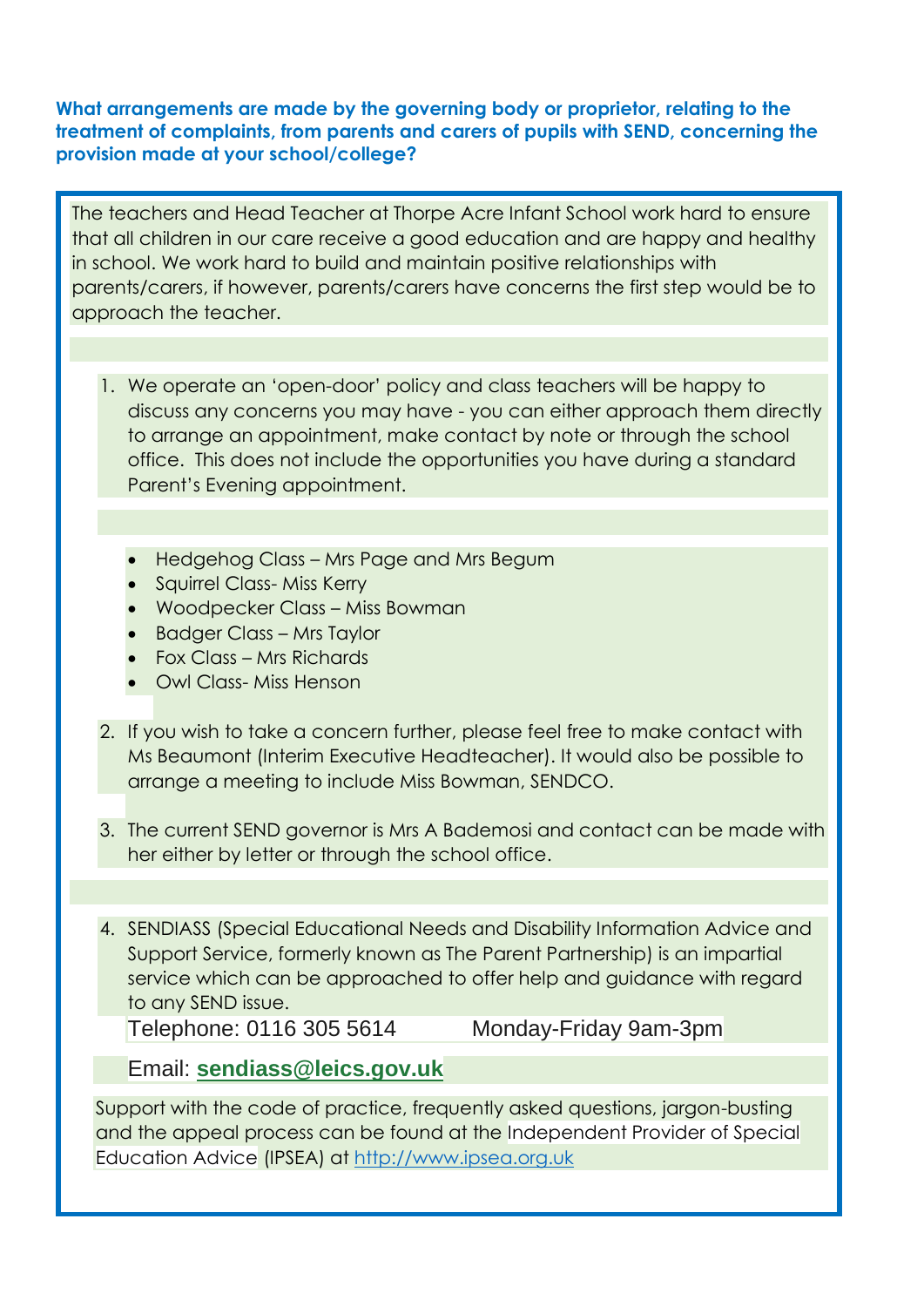**Provide details for the support services for parents and carers of these pupils, including those for arrangements made in accordance with Section 32 (Children and Families Act 2014).**

Leicestershire's Local Authority's Local Offer is available at [https://www.leicestershire.gov.uk/education-and-children/special-educational](https://www.leicestershire.gov.uk/education-and-children/special-educational-needs-and-disability/about-the-local-offer)[needs-and-disability/about-the-local-offer](https://www.leicestershire.gov.uk/education-and-children/special-educational-needs-and-disability/about-the-local-offer) • Where to start with SFND What is the Local Offer > The Leicestershire Local Offer gives children and young people with special educational needs or disabilities (SEND) and their families information about help and services in Leicestershire. **SEND jargon buster >** Find explanations for some commonly used words and abbreviations that you might hear when looking into support for your child with special educational needs and disabilities Our Local Offer team and how they can help you > In response to what young people and families have told us, we have developed a series of short videos of professionals talking about their roles. Information about what the Local Offer is and how you can get involved Get help with your child's progress > Leicestershire Local Offer We know it might feel uncertain and daunting when beginning to explore support for your child. However, if your The Information and support directory  $\geqslant$ child isn't progressing as well as they should, is having difficulty at nursery, school or college, or has a disability, they can get extra help. Parent Carer Forum > Disabled Children's Register > Inclusion Service The Disabled Children and Young People's Register is a secure database which aims to capture information about all

- SENDIASS (Special Educational Needs and Disability Information Advice and Support Service, formerly known as The Parent Partnership) is an impartial service which can be approached to offer help and guidance with regard to any SEND issue. Telephone: 0116 305 5614 Monday to Friday 9am-3pm. Email: **[sendiass@leics.gov.uk](mailto:sendiass@leics.gov.uk)**
- Details of local groups run by SENDIASS are available on the SEND noticeboard in reception and on our website.
- Support with the code of practice, frequently asked questions, jargonbusting and the appeal process can be found at the Independent Provider of Special Education Advice (IPSEA) at [http://www.ipsea.org.uk](http://www.ipsea.org.uk/)